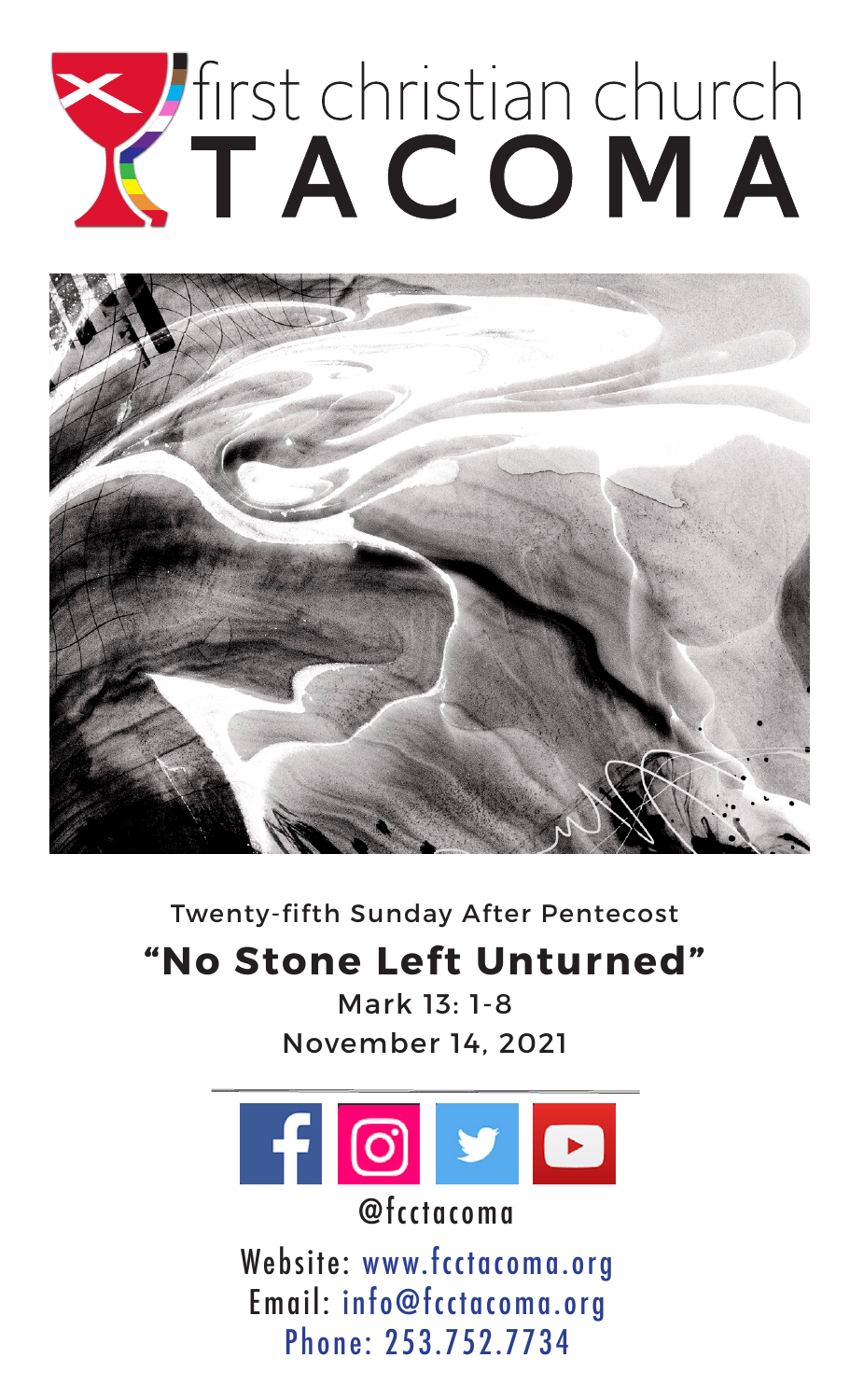# *\*Please stand if you are able*

# **Gathering Music**

**Welcome** Rev. Doug Collins

**Prelude Insert** 

Trees of the Field

# **Call to Worship Ruan Murphy**

*Awake, fellow worshippers, arise and see the paths God is calling us to walk.*

*Put away old qualms and focus anew on the work for this life.*

*Give praise to the One who stirs in our hearts and meets us in this place.*

*Let us worship!*

# **\*Opening Hymn** CH 5

O for a Thousand Tongues to Sing

# **A Time for Prayer** Pastor Doug

After a pastoral prayer is offered, worshippers are invited to light a candle at a nearby station as we continue our time of prayer.

# **Take Your Burden to the Lord**

# **Community Prayer**

**Eternal Spirit, Earth-maker, Pain-bearer**

From the New Zealand Prayer Book Find this week's responsive prayer insert in your pew.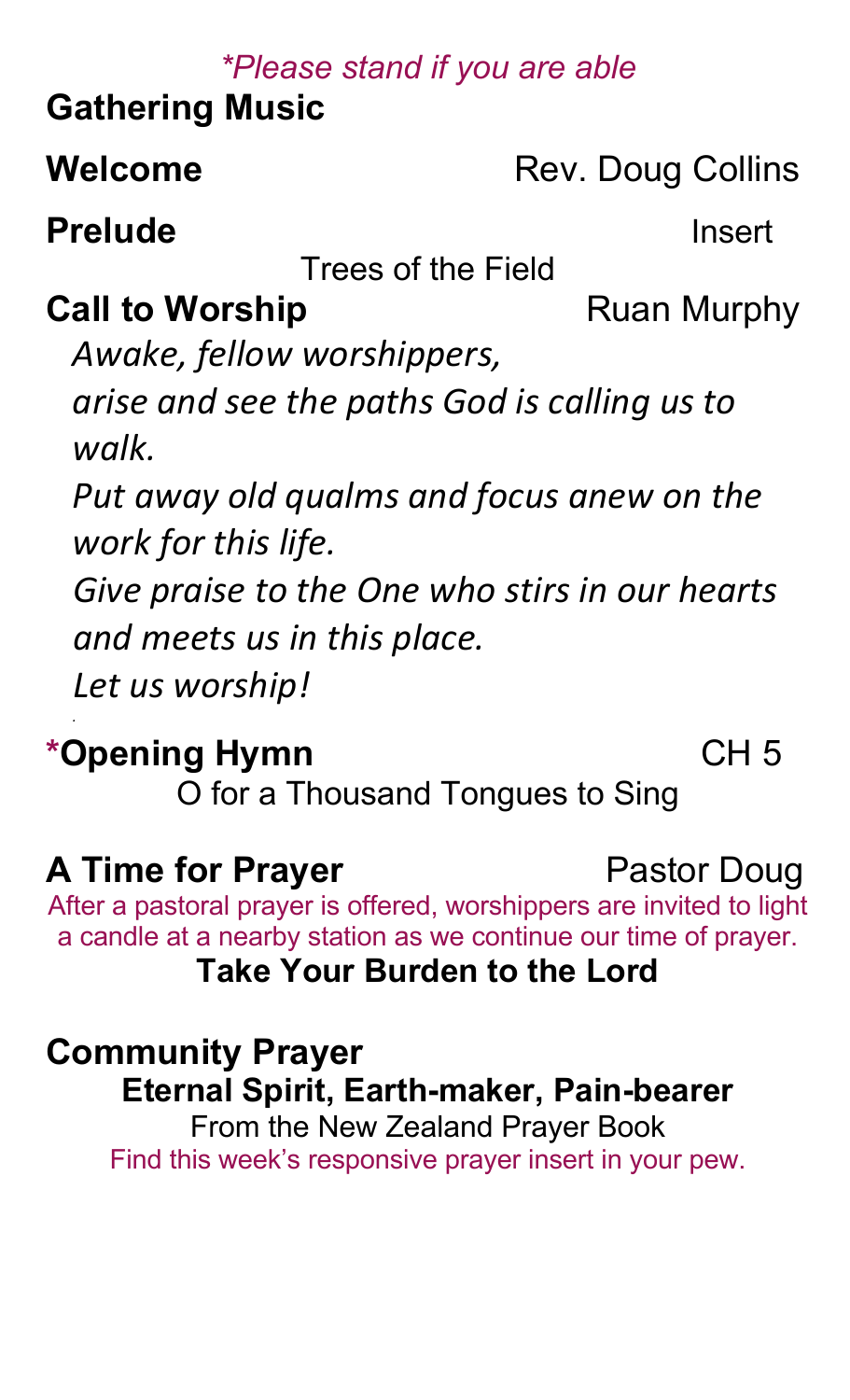# **Scripture Reading**

# **Ruan Murphy**

## Mark 13:1-8

As he came out of the temple, one of his disciples said to him, "Look, Teacher, what large stones and what large buildings!" <sup>2</sup> Then Jesus asked him, "Do you see these great buildings? Not one stone will be left here upon another: all will be thrown down."

<sup>3</sup> When he was sitting on the Mount of Olives opposite the temple, Peter, James, John, and Andrew asked him privately, <sup>4</sup> "Tell us, when will this be, and what will be the sign that all these things are about to be accomplished?" <sup>5</sup> Then Jesus began to say to them, "Beware that no one leads you astray. <sup>6</sup> Many will come in my name and say, 'I am he!'<sup>[a]</sup> and they will lead many astray. <sup>7</sup> When you hear of wars and rumors of wars, do not be alarmed; this must take place, but the end is still to come. <sup>8</sup> For nation will rise against nation, and kingdom against kingdom; there will be earthquakes in various places; there will be famines. This is but the beginning of the birth pangs.

This is the word of the Lord. ALL: Thanks be to God.

### Pastor Doug **Sermon No Stone Left Unturned**

**Restless Weaver** 

 $CH$  658

# **Call to Offering & Prayer of Thanksgiving**

Offering can be placed at the conclusion of our service in one of the two trays located at the back of the sanctuary. You can also give online anytime at http://bit.ly/fccgiving.